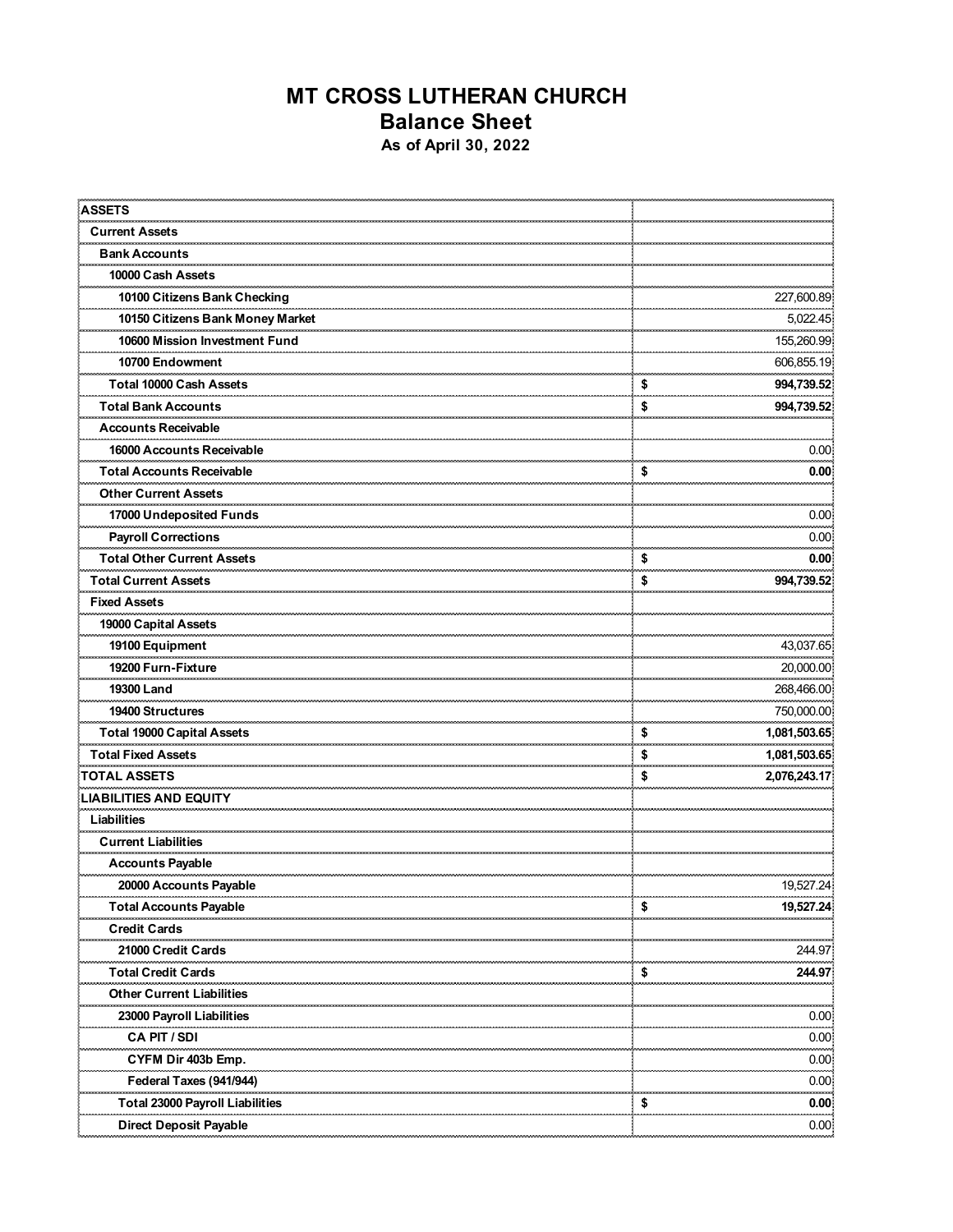| <b>Total Other Current Liabilities</b>                                                | \$<br>0.00             |
|---------------------------------------------------------------------------------------|------------------------|
| <b>Total Current Liabilities</b>                                                      | \$<br>19,772.21        |
| Long-Term Liabilities                                                                 |                        |
| 29000 Mortgage                                                                        | 236,539.63             |
| Total Long-Term Liabilities                                                           | \$<br>236,539.63<br>   |
| <b>Total Liabilities</b>                                                              | \$<br>256,311.84       |
| <b>Equity</b>                                                                         |                        |
| 30000 Opening Bal Equity                                                              | 658,615.07             |
| 31000 Unrealized Gain/Loss                                                            | 0.00                   |
| 31900 Endowment Fund Allocations                                                      | 0.00                   |
| 31910 Endowment Prior Years                                                           | 0.00                   |
| 31920 Endowment Current Year                                                          | 0.00                   |
| 35715 LWR Kits - Shipping - Endowment Award                                           | 75.00                  |
| <b>Total 31900 Endowment Fund Allocations</b>                                         | \$<br>75.00<br>مستسعين |
| <b>Total 31000 Unrealized Gain/Loss</b>                                               | \$<br>75.00            |
| 34000 Perpetual Funds                                                                 |                        |
| 34001 Property & Capital Improvements                                                 | 17,327.91<br>          |
| 34002 Worship & Music                                                                 | 1,596.63               |
| 34003 Mission & Social Action                                                         | 20,000.00              |
|                                                                                       | \$<br>38,924.54<br>    |
| 35000 Temporarily Restricted Funds                                                    | 0.00                   |
| 35100 Benev. & Welcoming Temp Restr                                                   | 10.00                  |
| 35151 Hunger                                                                          | 573.00                 |
| Total 35100 Benev. & Welcoming Temp Restr                                             | \$<br>583.00           |
| 35200 Salaries & Benefits Temp Restr                                                  | 262.10                 |
| 35201 Pastor Sabbatical Fund                                                          | 3,600.00<br>           |
| 35202 Stipend for Intern                                                              | 1,519.27               |
| 35203 Stipend for Volunteer Coordinator                                               | 1,200.00               |
| 35204 Travis Davis Seminary Scholarship                                               | 0.00                   |
| 35205 Cecelia Jackson Senior Ministry Stipend                                         | 0.01                   |
| 35206 Moorpark College Worship Interns                                                | 587.03                 |
| 35300 Operational Exp Temp Restr                                                      |                        |
| 35301 Operational Exp Desig                                                           | 0.00                   |
| 35302 Wooden Chalice Project                                                          | 784.65                 |
| 35304 Strategic Plan Fund                                                             | 1,500.00               |
| 35312 Staff Gifts                                                                     | 235.68                 |
| 35313 Pastor Discretionary Funds - Endowment Award<br>35315 Reconciliation (MBC 2019) | 7,543.35<br>1,000.00   |
| 35316 Cathy Channels Scholarship Fund                                                 | <br>2,815.00           |
| 35317 Staff Conference & Education                                                    | 1,300.00               |
| 35360 Property Restricted Funds                                                       | 2.310.00               |
| 35361 Property - Major Maintenanace                                                   | <br>250.00             |
| 35362 Building Fund                                                                   | 3,850.00               |
| 35363 Technology                                                                      | 2,386.96               |
| 35364 Patio & Grounds                                                                 | <br>6,500.00           |
| 35365 Facilities/Office Equipment                                                     | 0.00                   |
| 35367 Prayer Garden                                                                   | 3,391.10               |
| 35368 Website Refresh (MBC 2019 Funds)                                                | 1,790.00               |
|                                                                                       |                        |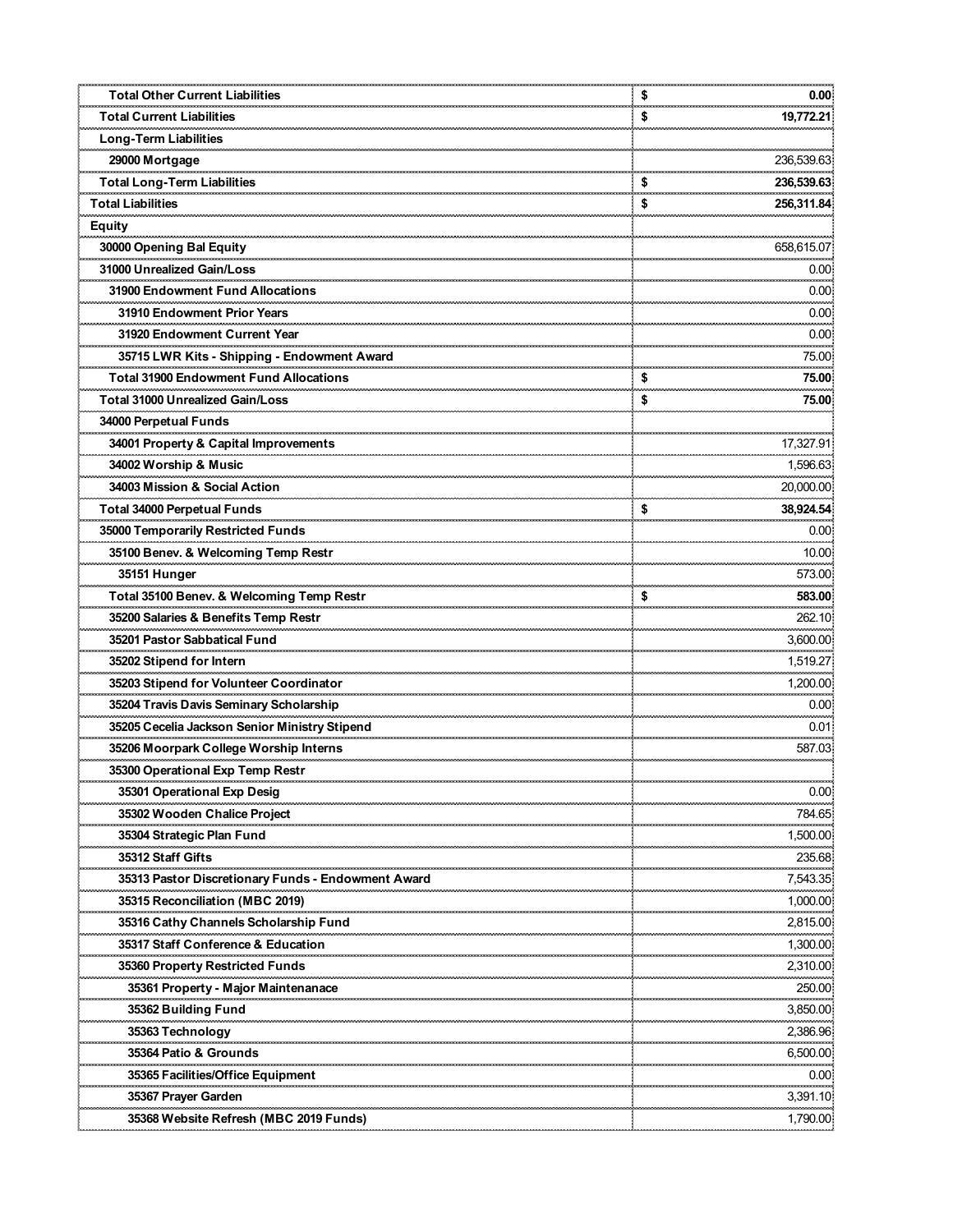| <b>Total 35360 Property Restricted Funds</b>             | \$<br>20,478.06           |
|----------------------------------------------------------|---------------------------|
| 35369 Pass Through Donation                              | 0.00<br>                  |
| 35390 Council Sponsored Event Fund                       | 101.00                    |
| 35395 Senior Adult Ministry Team                         | 2,203.68                  |
| Total 35300 Operational Exp Temp Restr                   | \$<br>37,961.42           |
| 35400 Learning & Youth Temp Restr                        |                           |
| 35401 Learning & Youth Desig                             | -75.84                    |
| 35405 Middle School Summer Camp                          | 25.00                     |
| 35408 Youth Trips                                        | <br>2,080.02              |
| 35409 Tips for Teens                                     | 1,826.17                  |
| 35410 College Scholarships - Endowment Award             | 0.00                      |
| 35412 Camp Scholarships - Endowment Award                | 175.68                    |
| 35460 Vacation Bible School                              | 1,025.85                  |
| 35470 Confirmation/Wed Night Dinners                     | -827.99                   |
| 35475 Adult Educ.                                        | <br>133.70                |
| Total 35400 Learning & Youth Temp Restr                  | \$<br>4,362.59            |
| 35500 Worship & Music Temp Restr                         | 240.00                    |
| 35509 Handbell Tuning/Maintenanace                       | 0.00                      |
| 35510 Flowers                                            | -11.04                    |
| 35520 Choir, Adult                                       | 578.40                    |
| 35540 Piano Overhaul                                     | <br>1,056.09              |
| 35545 Handbells                                          | 2,240.00                  |
| 35550 Praise Band                                        | 238.55                    |
| 35570 Classical Concert Series                           | 18,011.56                 |
| 35575 Concerts                                           | 32.36                     |
| 35580 Sound Systems                                      | <br>100.20                |
| 35585 Sanctuary Items                                    | <br>5,303.19              |
| Total 35500 Worship & Music Temp Restr                   | \$<br>27,789.31           |
| 35600 Fellowship Temp Restr                              | 5.00                      |
| 35605 Make, Bake, & Celebrate                            | ,,,,,,,,,,,,,<br>3,675.36 |
| 35610 Drama                                              | 336.63                    |
| 35630 Fellowship Committee                               | $-29.87$                  |
| ,,,,,,,,,,,,,,,,,,<br>35635 3D                           | ,,,,,,,,,,<br>77.66       |
| 35645 Kitchen                                            | 2,847.37                  |
| 35677 Photo Directory                                    | 528.76                    |
| Total 35630 Fellowship Committee                         | \$<br>3,423.92            |
| Total 35600 Fellowship Temp Restr                        | \$<br>7,440.91            |
| 35700 Service & Mission Temp Restr                       | 0.00                      |
| 35710 Many Meals                                         | محمد محمد<br>2,418.99     |
| 35711 LRCC - Endowment Award                             | 0.00                      |
| 35713 CDC Tuition Assistance - Endowment Award           | 0.00                      |
| 35714 Call Committee/New Hire Expenses - Endowment Award | ,,,,,,,,,<br>0.00         |
| 35720 Saint Columba's - Souper Bowl                      | 0.00                      |
| 35730 The Quilters                                       | 521.96                    |
| <br>35750 Fair Trade Coffee Project                      | .<br>1,798.86             |
| 35760 Gift Of Hope                                       | 0.00                      |
| 35761 Hickory House                                      | 50.00                     |
| 35765 ECLA Disaster Relief                               | 275.00                    |
|                                                          |                           |